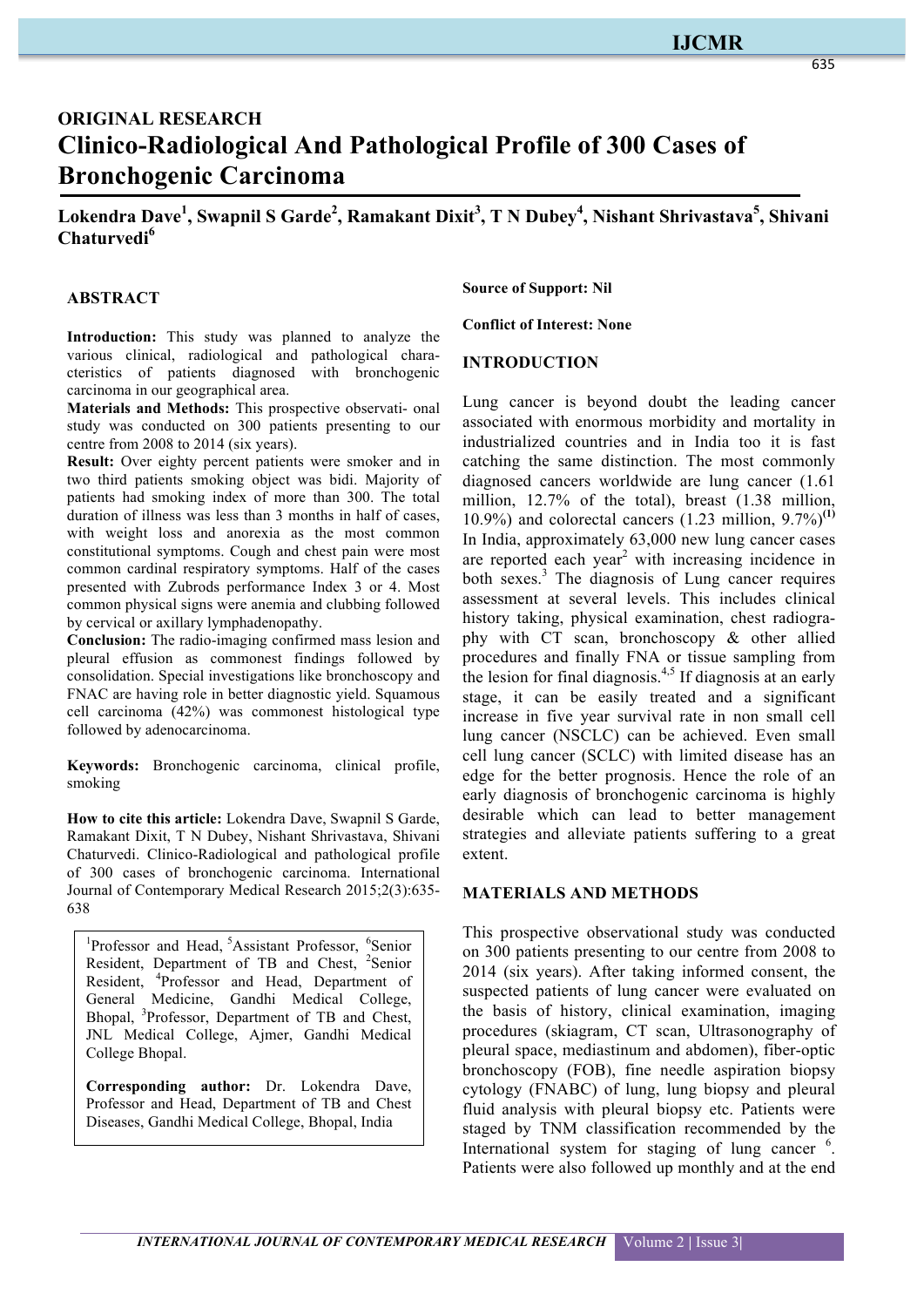of one year. All clinical, radiological and laboratory parameters were analysed and have been discussed here.

### **STATISTICAL ANALYSIS**

SPSS version 21 was used to generate tables. Discriptive statistcs was used to get results.

## **RESULTS**

300 patients of Bronchogenic carcinoma were diagnosed, out of which 264 were males and 36 females. Patients were in the age group of 40-70 years with mean age of 55.78+/-6.818. Most of the patients (69%) were from rural areas.

**Smoking status:** 86% of cases were smoker and 14% were non smoker. The most common form of smoking object was found to be BIDI (79%). Amongst the studied population; 32.9% had smoking index 300-600 followed by index of 600-900 in 22.3% cases. (Table-1)

**Duration of illness:** Amongst the symptomatic patients 44% of cases had duration of symptom of 3 months while 35% were symptomatic from last 3 to 6 months. Only 6% patients (all males) were having total duration of symptoms of more than one year. **Symptoms:**

- **Constitutional Symptoms:** In the lung cancer patients studied most common constitutional symptom was weight loss, found in 62% patients (58% males and 4% females). Second most common symptoms was anorexia found in 66% of cases (54% male, 6%-female), other symptoms studied were fever, weakness or malaise.
- **Respiratory Symptoms:** In the studied group among the respiratory symptoms cough (81%) and chest pain (80%) were more commonly seen followed by shortness of breath, expectoration and haemoptysis in 62%, 52% and 37% of cases respectively.

Performance Index: Eastern co-operative oncology group (Zubrod) performance scale was followed which revealed 49% patients (45% male and 4% females) were having performance index 3 or more while only 14% patients (10% males and 4% females) had performance index zero at the time of diagnosis.

### **Physical Examination**

On physical examination anaemia was the commonest sign seen in 78% patients (76% male and 2%female) followed by clubbing, cervical lymphadenopathy, hepatomegaly and superior vena cava syndrome

(SVC) in 69%, 21%, 18% and 13% of cases respectively 16%(all males) had vocal cord paralysis and 4% lump abdomen.

**Imaging Investigations:** On skiagram, pleural effusion was commonest observation irrespective of sex, seen in 27% cases followed by mass lesion and consolidation in 25% and 23% cases respectively. Least common findings were pneumothorax  $(1\%)$ , metastatic deposits (1%) to opposite lung, skull and metacarpal was seen in one case each.

Even in Ultrasound evaluation (done in 71%) cases, pleural effusion was the commonest abnormal finding seen in 28% cases followed by hepatomegaly with metastatic deposits in 23.9%. In majority of the patients 33.8% there was no abnormality detected on ULTRASOUND evaluation.

On doing CECT and NECT (24% [n=72] patients), most common finding was parenchymal solid mass (16%, n=8) as compared to the 6 patients on skiagram. Consolidation and collapse diagnosed on chest SKIAGRAM turned out to be mass lesion on CT scanning, similarly pneumothorax on chest x ray was found to be loculated hydropnuemothorax.

Bronchoscopic findings: 165 lung cancer patients were subjected to bronchoscopy and intra luminal growth was commonest finding seen in 56.3% cases. The frequency of other findings were mucosal congestion in 20%, narrowed lumen in 16.3%, mucosal irregularity in 7.2%, localized bulging in 3.6%, ulceration in 1.8% and plaque like lesions and widened carina had equal frequency of 1.8%. There was one case in which bronchoscopy revealed nothing abnormal.

#### **Histologic Types in Lung Cancer patients**

On histological breakup, squamous cell carcinoma was the commonest histological type in 42% cases followed by adenocarcinoma in 22% cases. In females adenocarcinoma was commonest. (Table 2)

#### **Life span after diagnosis**

Amongst 183 patients where life span detection after diagnosis could be possible, 47.5% patients died within 3 months of diagnosis, 27.8% died between 3-6 months and 13.1% patients died between 6-9 months of diagnosis. Only 6.5% patients survived more than one year after diagnosis.

#### **DISCUSSION**

The present prospective study of 300 cases of Bronchogenic carcinoma for evaluation of clinicoradiological features, histological types and trends in clinical and radiological behaviour was studied which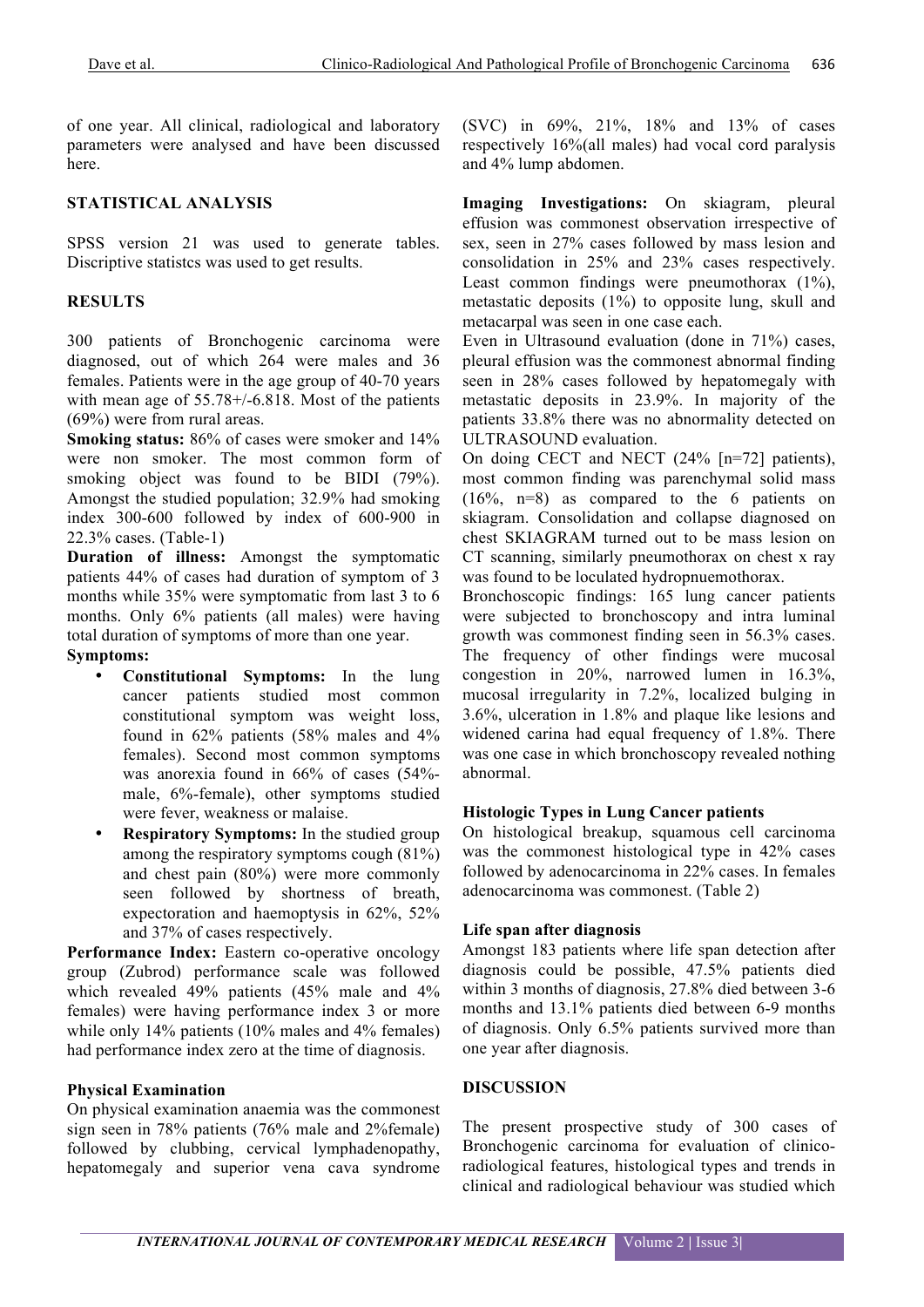included 264 males and 36 females with male:female ratio of 7.3:1 is suggestive that disease is more common in males. In studies like wig et al<sup>7</sup>, singh et al<sup>8</sup>, and karai et al<sup>9</sup>, Gupta et al<sup>10</sup>, had ratio of 4.9, 2.4

| <b>SMOKING INDEX</b> | % of patients |
|----------------------|---------------|
| $<$ 300              |               |
| 300-600              | 32.9          |
| 600-900              | 22.3          |
| 900-1200             | 15.2          |
| 1200-1500            | 5.8           |
| >1500                | 164           |

|  |  | Table-1: Smoking Index in study patients |  |  |  |  |
|--|--|------------------------------------------|--|--|--|--|
|--|--|------------------------------------------|--|--|--|--|

| А. | NSCLC                   |       |
|----|-------------------------|-------|
|    | Squamous Cell Carcinoma | 42%   |
|    | Adenocarcinoma          | 22%   |
|    | Large Cell Carcinoma    | $4\%$ |
| В  | Sele                    | 18%   |
| ⌒  | Unclassified            | 14%   |

**Table-2:** Histological types of bronchogenic carcinoma

and 5.9 respectively, which matches the male dominance in our study.

The majority of cases (39%) were from the age group of 51-60 years. Mean age of male patients was 56+/- 11.93 which is close to 55.8 years by Wig et al,<sup>7</sup> 57.2+/-4 years in study conducted by Guleria et al, $^{11}$ 57.1 years by Sinha et al.<sup>8</sup>

Smoking has been implicated as the cause in about 85% of cases of Bronchogenic carcinoma and 86% patients were smoker in this study with smoker: non smoker ratio of 6:1 which is more in comparison to 1.9 reported by Jindal and Behera,<sup>12</sup> 2.7 by Arora et  $al<sup>13</sup>$  and 4.2 by Rajasekran et al.<sup>14</sup> The high risk of Bronchogenic carcinoma had a parallelism with increasing smoking index. 71% lung cancer patients were having smoking index above 300 in a large series from the study by Gupta et al.<sup>10</sup> In a study by Arora et al.<sup>15</sup> 57.1% of the lung cancer patients below the age of 40 years were having smoking index above 350. Thus, confirming the relationship between these two.

The total duration of symptoms at the time of presentation was less than 3 months in 44% cases in comparison to 25% of the cases by Jindal and Behera.<sup>12</sup> 35% patients were symptomatic for 3-6 months while 21% patients were symptomatic for 6 months. The latter were having more associated conditions and possibly this could be the reason for their long duration symptomatology. In the present study, major constitutional symptoms were weight loss (62%) and anorexia (60%) followed by weakness or malaise in 27% cases and fever in 20%. In other studies from the country weight loss and anorexia

were seen in 77% cases by Gupta et al,  $10$  52.5% cases by Guleria et al,  $11$  weakness was seen in 20% cases by Jindal and Behera<sup>12</sup> and 34% by Gupta et al.<sup>10</sup>

The most common respiratory symptom was dry cough which was present in 81% cases followed by chest pain (80%), breathlessness (62%), expectoration (52%) and hemoptysis in 37% cases. In Indian series by Jindal and Behera<sup>12</sup> reported chest pain in  $52.2\%$ cases. Guleria et al<sup>11</sup> analysed cases of bronchial carcinoma and reported chest pain in 42.2% patients. Gupta et al<sup>10</sup> reported chest pain in  $62\%$  cases. Chest pain is emerging as one of the most common presenting respiratory symptoms among bronchial carcinoma patients. Among physical signs, anaemia was most common (78%) singh, next was clubbing (69%), cervical lymphadenopathy (21%), hepatomegaly (18%) and SVC syndrome in 13% cases, which is consistent with studies done by Guleria et al, $<sup>11</sup>$ </sup> Gupta et al,  $^{10}$  and Jindal and Behera.<sup>12</sup>

Among radiographic presentations pleural effusion was the commonest sign seen in 27% cases followed by mass lesion in 25%, consolidation in 23%, hilar and perihilar mass in 23%, collapse in 14%, mediastinal widening in 13%, rib erosion in 6%, cavitating mass/lung abscess and raised hemidiaphragm in 5% cases each in the present study. The observations of Gupta et  $al^{10}$  were obstructive pneumonitis/ collapse in 59.5%, mass lesion in  $31.8\%$ , rib erosion in  $5.1\%$ , Pleural effusion in14.5%. On the other hand Jindal and Behera<sup>12</sup> found mass lesion (with or without collapse) in 70.7%, rib erosion in 4.5% and pleural effusion in 25.1% cases. The difference of present study with other part of study needs further confirmation and evaluation.

CT scan has advantage over routine chest radiography in detection of Bronchogenic carcinoma and the present study also showed superiority of CT scan in detection of mediastinal adenopathy, hilar adenopathy, rib erosion, presence of fluid in cavity/ pneumothorax space and liver metastasis.

Bronchoscopy revealed intraluminal growth in 56.2% of attempted cases in present study followed by congestion in 20% and narrowed lumen in 16.3% cases, endobronchial growth as reported in 37.7% by Guleria et al<sup>11</sup>, in 40% by Martini & Mc cormicke<sup>16</sup> and in 53.5% cases by Jindal and Behera. <sup>12</sup> Narrowed lumen was noted in 18% cases by Martini & Mc cormicke<sup>16</sup> and 9.3% in cases by Jindal and Behera.<sup>12</sup>

In the present study the incidence of squamous cell carcinoma was 42%, adenocarcinoma 22%, large cell carcinoma 4%, small cell carcinoma 18% and unclassified including rare tumors 14%. Table 3 shows histological types in other studies.

There is a great overlap of roentgenographic abnormality among the cell types of Bronchogenic